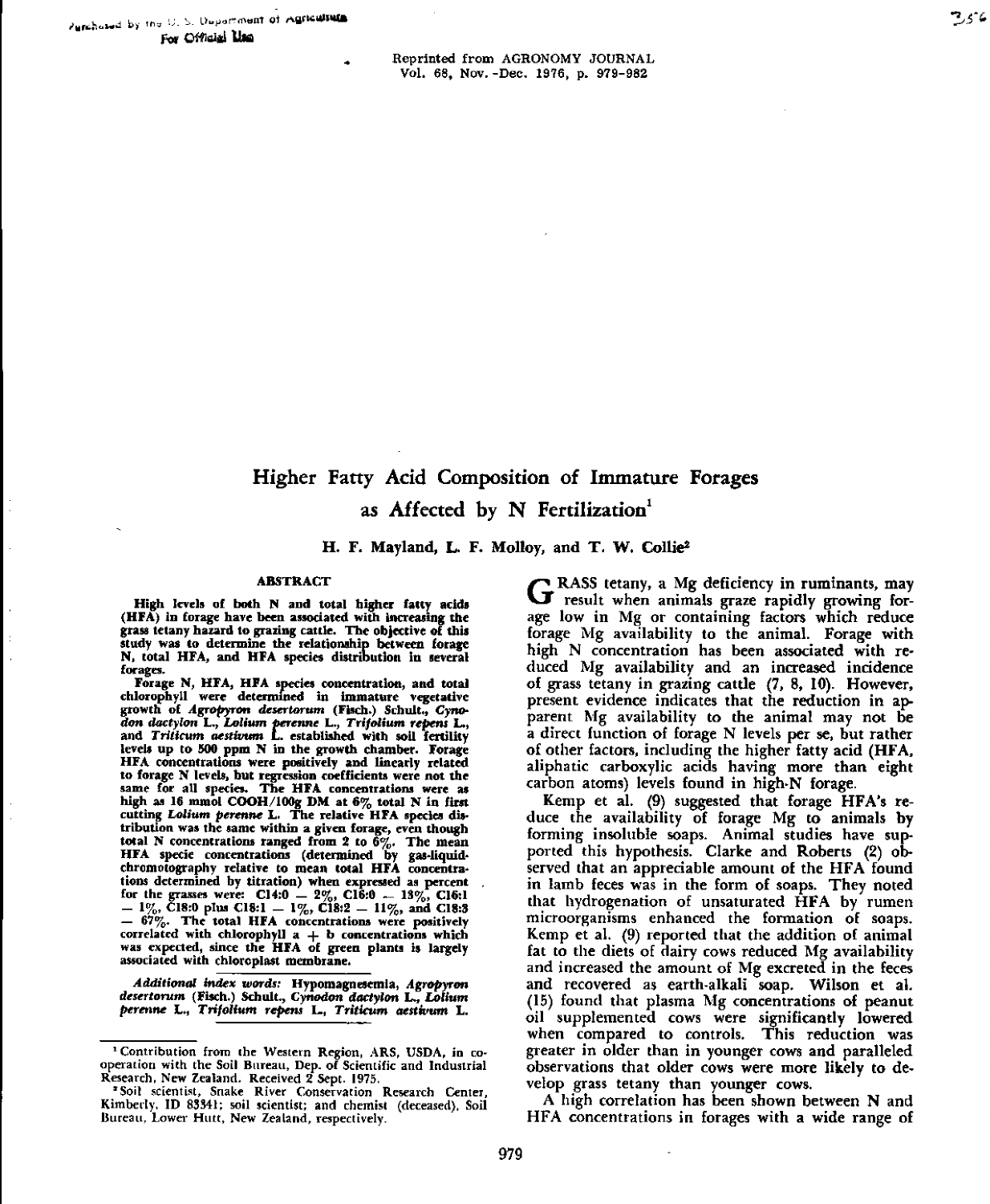**Table** *I.* **Effect of N fertilization on maximum NO**3•N **concen**trations in forages and on relative dry matter yield per pot for five N fertility levels.

|                                    |         | Relative dry matter vield** |       |         |       |                    |                         |
|------------------------------------|---------|-----------------------------|-------|---------|-------|--------------------|-------------------------|
|                                    | N level |                             |       |         |       | Max. drv<br>matter | Max. NO <sub>3</sub> -N |
| Forage                             | Ν,      | N <sub>2</sub>              | Ν,    | N.      | Ν,    | yield/pot          | concentration           |
|                                    |         |                             | Ŷo    |         |       | E                  | 96                      |
| <b>Wheatgrass</b><br>Ryegrass, 1st | 1 et    | 35 d                        | 71 e  | 93 h    | 100 a | 11.0               | 0.04                    |
| 1st harvest<br>Ryegrass.           | 44 d    | 65 c                        | 94 b  | $100 -$ | 76 e  | 2.6                | 1.33                    |
| 2nd harvest                        | 58 d    | 62 c                        | 76 b  | 76 b    | 100P  | 8.1                | 1.12                    |
| Wheat<br>Bermudagrass.             | 43 d    | 84 c                        | 100 a | 93 b    | 82 c  | 4.4                | 1.20                    |
| 2nd harvest 1                      | 20 в    | 37 d                        | 58 e  | 100 a   | 96 b  | 11.3               | 0.36                    |
| Clover &                           | 56 b    | 1001                        | 98 -  | 50 b    | 0 c   | 7.5                | 0.81                    |

\*\* Data were processed by the analysis of variance and Duncan's multiple range test. Row means followed by no letters in common are significantly different at  $\dagger$  Insufficient sample for chemical analysis.<br> **1888** not analyzed.  $\frac{8}{3}$  Yield reductions for N<sub>a</sub>

 $\ddagger$  1st harvest bermudagrass not analyzed. and N<sub>s</sub> treatments resulted from dampening-off disease (Pythiam spp.).

morphological maturities (1, 9, 12). However, both N and HFA concentrations decrease during plant maturation, and published data on HFA **vs.** N have been generally confounded by differences in morphological maturities of samples.

The objectives of this study were to determine: first, the effect of added fertilizer N on the concentrations of N, and total HFA, and their interrelationships in forage samples of similar morphological maturity; and second, the effect of added N on the relative distribution of HFA species.

## **METHODS AND PROCEDURES**

'Nordan' crested wheatgrass *[Agropyron desertorum* (Fisch.) Schuh.). 'common' perennial ryegrass *(Latium perenne* L.), 'Wanser' hard red, winter wheat *(Triticum aestivum* **L.), 'com**mon bermudagrass (Cynodon *declylon* L.), and 'ladino' clover *(Trifolium repens* L.) were germinated in pots containing 3 kg of a calcareous loam soil (Durixerollic Camborthid, pH =  $8.0$ , CEC  $= 17 \text{ meq}/100 \text{ g}$ ,  $1\%$  O.M.) similar to the Orovada series.<br>Plants were grown in chambers with day/night temperatures of 18/6, 25/20, 25/20, 30/25, and 25/20 C for the above species, respectively, and a 15/9-hour light/dark cycle. The light intensity was 580  $\mu$ einsteins m<sup>-1</sup> sec<sup>-1</sup> (400 to 700 nm range) at the top of forage canopy. Soil moisture was adjusted daily to —0.3 bar potential. Time from seeding to first harvest was 100, 20, 40, 20, and 60 days for the five species listed above, respectively. Second harvests were sampled from ryegrass and bermudagrass after 18 and 22 additional days, respectively. This harvest schedule produced forage having similar morphological maturity. except for clover. All grasses were harvested at the immature vegetative stage of growth, while the clover was in the

bud to early flowering stage.<br>Before seeding, 50 ppm K (as K<sub>2</sub>SO<sub>4</sub>), 50 ppm Mg (as MgSO<sub>4</sub>·<br>7H<sub>1</sub>O), 50 ppm P (as H<sub>2</sub>PO<sub>4</sub>), and selected levels of N (as NH,NO3) were mixed with the soils. The N levels were: wheatgrass — 0, 50, 100, 150, 200 ppm N; ryegrass — 50, I00, 150, 200, 500 ppm N; and for bermudegrass, wheat, and clover — 0, 50, 100, 300, 500 ppm N. Ryegrass was fertilized with an additional 50 ppm N and 50 ppm K after the first harvest. The N levels were adjusted in an attempt to have maximum dry matter yields at intermediate N fertilizer levels.

Forages were clipped at a 1-cm stubble height and immediately frozen in a forced-draft freezer at —.30 C. Six replications each of wheatgrass, first and second harvest ryegrass, and four replications of wheat where freeze-dried at regular intervals and immediately analyzed by the USDA-ARS laboratory for concentrations of total HFA, total N, and chlorophyll  $a + b$ . Four replications each of wheatgrass, second-harvest ryegrass, and second-harvest bermudagrass, and two replications each of firstharvest ryegrass, wheat, and clover were periodically dried to



Fig. 1. Regression of total HFA concentration on total N concentration **in** five forage species. The forage, number of ob-servations (n). regression equation and correlation coefficient are as follows:

|                                                             | Ryegrass (1st cut) $n = 39$ , Y = 11.2 + 0.83X, r = 0.66; |  |  |  |
|-------------------------------------------------------------|-----------------------------------------------------------|--|--|--|
|                                                             | Ryegrass (2nd cut) n = 50, Y = 8.3 + .1.02X, r = 0.63;    |  |  |  |
| Wheat                                                       | $n = 29, Y = 6.8 + r.1.17X, 4 = 0.84;$                    |  |  |  |
| Clover                                                      | $n = 8, Y = 6.1 + 1.06X, r = 0.96;$                       |  |  |  |
| Wheatgrass                                                  | $n = 41, Y = 4.6 + .2.45X, r = 0.90;$                     |  |  |  |
| Bermudagrass                                                | $n = 19, Y = 3.8 + 1.83X, r = 0.94.$                      |  |  |  |
| Regression coefficients preceded by no subscript letters in |                                                           |  |  |  |

common are significantly different  $(P \leq 0.01)$ .

constant weight in a forced-draft oven at 108 C for about I hour, sealed in polyethylene bags, and air mailed to the Soil Bureau, D.S.I.R., New Zealand laboratory where, upon arrival, the samples were ground and analyzed for total and individual HFA and total N. Total HFA concentrations were determined within 2 days of forage drying at the USDA-ARS laboratory and provided a check on possible HFA loss by autooxidation (11) encountered during the 24-day average time lapse between oven-drying in the U.S. and analysis at the Soil Bureau laboratory in New Zealand. Oven-drying of whole plant samples before shipment was selected as the best drying procedure to minimize autooxidation under conditions of this study (11).

• Total N (including NO,} was determined by semimicro Kjeldahl, NO<sub>3</sub> N by nitrate electrode, chlorophyll a + b by spectrophotometry (6), and total HFA by titration (II). Individual HFA's were quantified by gas-liquid-chromotography (GLC) af-ter methylation of HFA (11). Results are expressed on a drymatter basis. Total N and total HFA concentrations were not different  $(P < 0.05)$  between the two laboratories, therefore data were composited for statistical analyses. Significance of difference between treatment means was determined using Duncan's multiple range test, while the significance of differences between regression coefficients was measured by the t-test (14). The variation in HFA and chlorophyll  $a + b$  concentrations within an N-treatment was attributed to experimental error, therefore regression analysis of HFA concentrations on chlorophyll a  $+$  b concentrations were performed on means of the N-treatments.

# RESULTS AND DISCUSSION

Forage yield of grasses was increased by N fertilization (Table 1), with maximum yields obtained at the highest N rate for wheatgrass and second-harvest rye-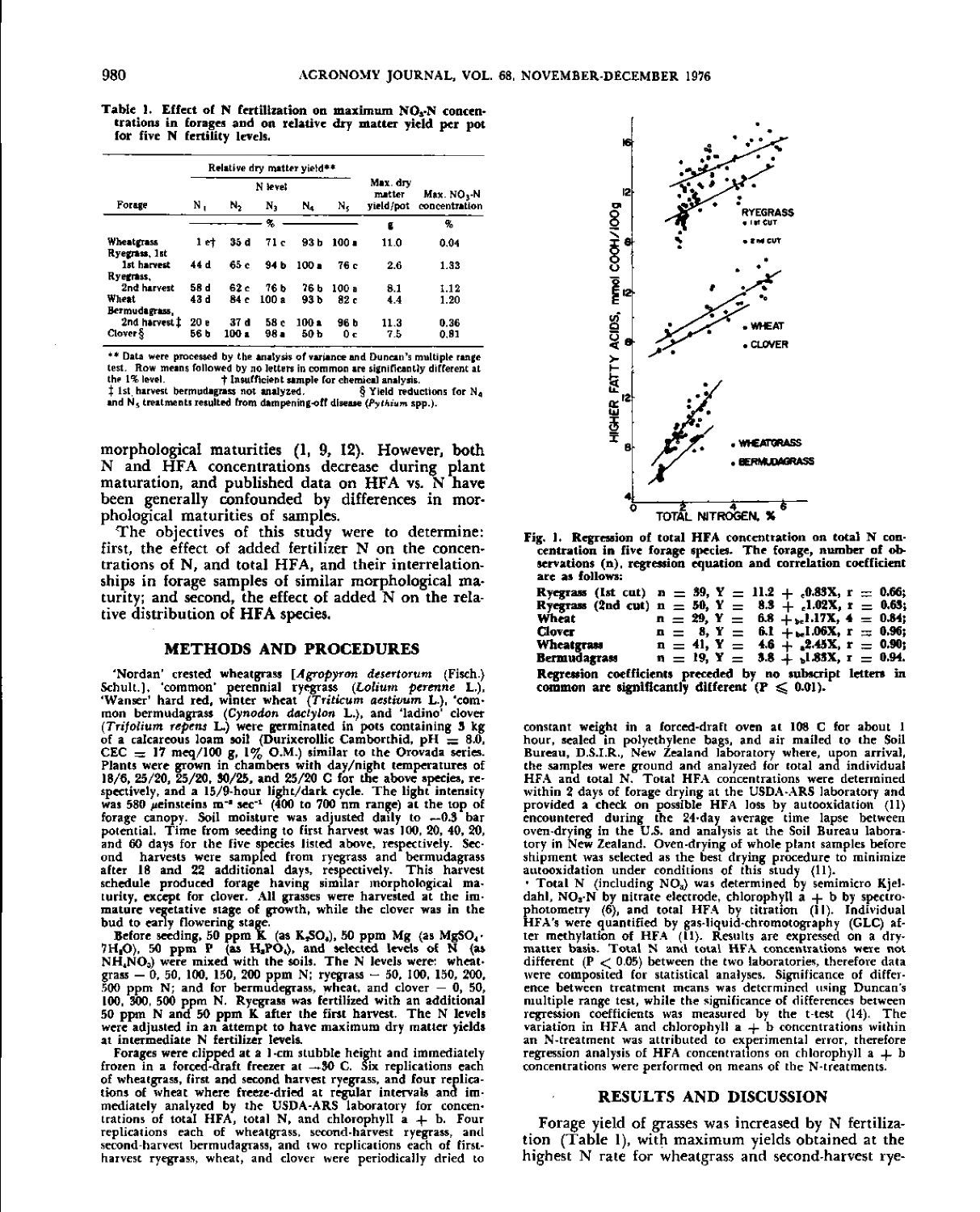**Table 2. Distribution of higher fatty adds (HFA) determined by GLC expressed as percent of total HFA determined by • titration for five forage species.\*\***

| Forme                        | Nt       | C14:0                       | C16:0             | C16:1                                | C18:0<br>C18:1   | C18:2           | C18:3            |
|------------------------------|----------|-----------------------------|-------------------|--------------------------------------|------------------|-----------------|------------------|
|                              |          |                             |                   |                                      | %                |                 |                  |
| Wheatgrass<br>Rvegrass.      | 16       | 1.9 <sub>4</sub>            | 12.9 <sub>b</sub> | $0.8 -$                              | 0.4 b            | 12.3 Ь          | 63.6 bc          |
| 1st harvest<br>Rvegram.      | 10       | $2.3*$                      | 13.5 ab           | 0.9 <sub>n</sub>                     | 1.5 <sub>8</sub> | 10.1c           | $74.9*$          |
| 2nd harvest<br><b>Wheat</b>  | 20<br>10 | $2.1 -$<br>2.3 <sub>1</sub> | 14.1 ab<br>12.5 b | 0.4 <sub>b</sub><br>0.7 <sub>a</sub> | 1.6 a<br>1.1 a   | 11.9 b<br>8.5 d | 65.O b<br>68.1 b |
| Bermudagrass.<br>2nd harvest | 10       | 1.3 b                       | 14.0 ±            | 0.4 <sub>b</sub>                     | 1.2 <sub>0</sub> | 14.6 a          | 58.7 с           |
| Clover <sup>1</sup>          | 8        | 2.8                         | 26.0              | 0.7                                  | 79               | 16.5            | 35.B             |

**le Data were processed by the analysis of variance and Duncan's multiple range teat. Column means followed by no letters in common are significantly different at the 1% level. t Number of observations.**

**aoverdata not included In Duncan's teat.**

grass. Maximum yields of other species, including the first-harvest ryegrass, were obtained at intermediate N levels. The array of fertilizer N levels produced forage with total N concentrations ranging from 1 to 6% (Fig. 1). Fertilization rates may not have been high enough, however, to produce maximum N **levels** in the forage, especially in wheatgrass and bermudagrass which contained less than  $3\%$  total N.

Higher fatty acid concentrations increased linearly as total N concentrations increased (Fig. 1). The correlations (r) of forage HFA concentrations with N concentrations ranged from 0.63 for ryegrass to 0.96 for clover. The correlation coefficients were not significantly improved by using nonlinear regression analyses even for second-harvest ryegrass.

The rate of increase in HFA concentrations in relation to forage N concentrations ranged from 0.83 to 2.45 mmol COOH/100 g for each  $1\%$  increase in total N. These values were generally lower than those reported for field-grown forage. Molloy et al. (11) reported regression coefficients ranging from 2.3 to 3.2 for a wide variety of species in New Zealand, while Barta (1) reported values ranging from 2.0 to 2.7 in a series of grasses grown in Ohio. Values averaging about 4.6 mmol HFA/100 g have been reported for mixed forages in the Netherlands (9). The smaller regression coefficients of HFA on N for growth chamber versus field-grown forage may have resulted because the forages were not light-saturated under conditions of this study (5). The effect of light intensity on HFA concentrations needs to be investigated further.

The HFA concentrations in the luxuriant-appearing first-harvest ryegrass were higher (about 3 mmol/ 100 g/unit of N) than in the second harvest. However, the regression coefficients were not different  $(P \leq 0.01)$  from each other. The correlation of HFA vs. total N in ryegrass was lower than for other forages in this study. The regression of HFA on total N minus  $NO<sub>3</sub>$ -N did not improve the correlation values.

In each of the forages, N fertilization increased total HFA and total N concentrations but did not significantly ( $P \le 0.01$ ) alter the distribution of the various HFA species within any given forage or har-





| Ryegram (1st cut)  | $n = 5, Y = 7.94 + 0.90$ Chl.a+b,<br>$r = 0.89$     |
|--------------------|-----------------------------------------------------|
| Ryegrass (2nd cut) | $n = 5, Y = 7.64 + 0.76$ Chi.a + b.<br>$r = 0.93$   |
| <b>Wheatgrass</b>  | $n = 4$ , $Y = 5.01 + 1.55$ Chla+b,<br>$r = 1.00$   |
| <b>Wheat</b>       | $n = 5$ , $Y = 7.35 + 0.61$ Chl.a.+b,<br>$r = 0.96$ |
|                    |                                                     |

**Regression coefficients preceded by no subscript letters in common arc significantly different (P < 0.00.**

vest (data not shown). The HFA species concentration values were then averaged across N treatments for each forage and harvest, and calculated relative to total titratable HFA (Table 2). The sum of individual HFA as recovered by GLC ranged from 84 to 103% of total titratable HFA.

Palmitic (C16:0), linoleic (C18:2), and linolenic (C 18:3) acids accounted for most of the total HFA measured. The relative concentrations of each HFA specie were generally similar among the grass species, except for the linolenic (C18:3) acid values. Linolenic acid predominated in all forages and its concentrations were highest in the first-harvest ryegrass (Table 2), which had the most "luxuriant" or "lush" appearance of the forages in this study. The amount of linolenic acid measured in the second-harvest ryegrass was significantly less ( $P \le 0.01$ ) than in first harvest, perhaps resulting from some physiological change in the plants. Hawke's (5) report that linolenic acid concentrations in forage were inversely related to temperature does not account for the difference in C18:3 found between these two ryegrass harvests because they both were grown at the same temperature.

The HFA species distribution for clover was excluded from the analysis of variance (Table 2) because plants were in bud and early flowering stage which resulted in a HFA-specie shift to the more saturated forms (i.e.,  $C16:0$ ,  $C18:0$ ,  $C18:1$ , and  $C18:2$ at the expense of C18:3). This shift accompanies flowering in legumes, as well as in grasses (13).

The HFA found in plants are primarily associated with lipids in the chloroplast membrane. Because of this relationship, there is often a positive correlation between the HFA and chlorophyll concentrations (5). The physiological relationship between HFA concentration and chlorophyll is certainly more